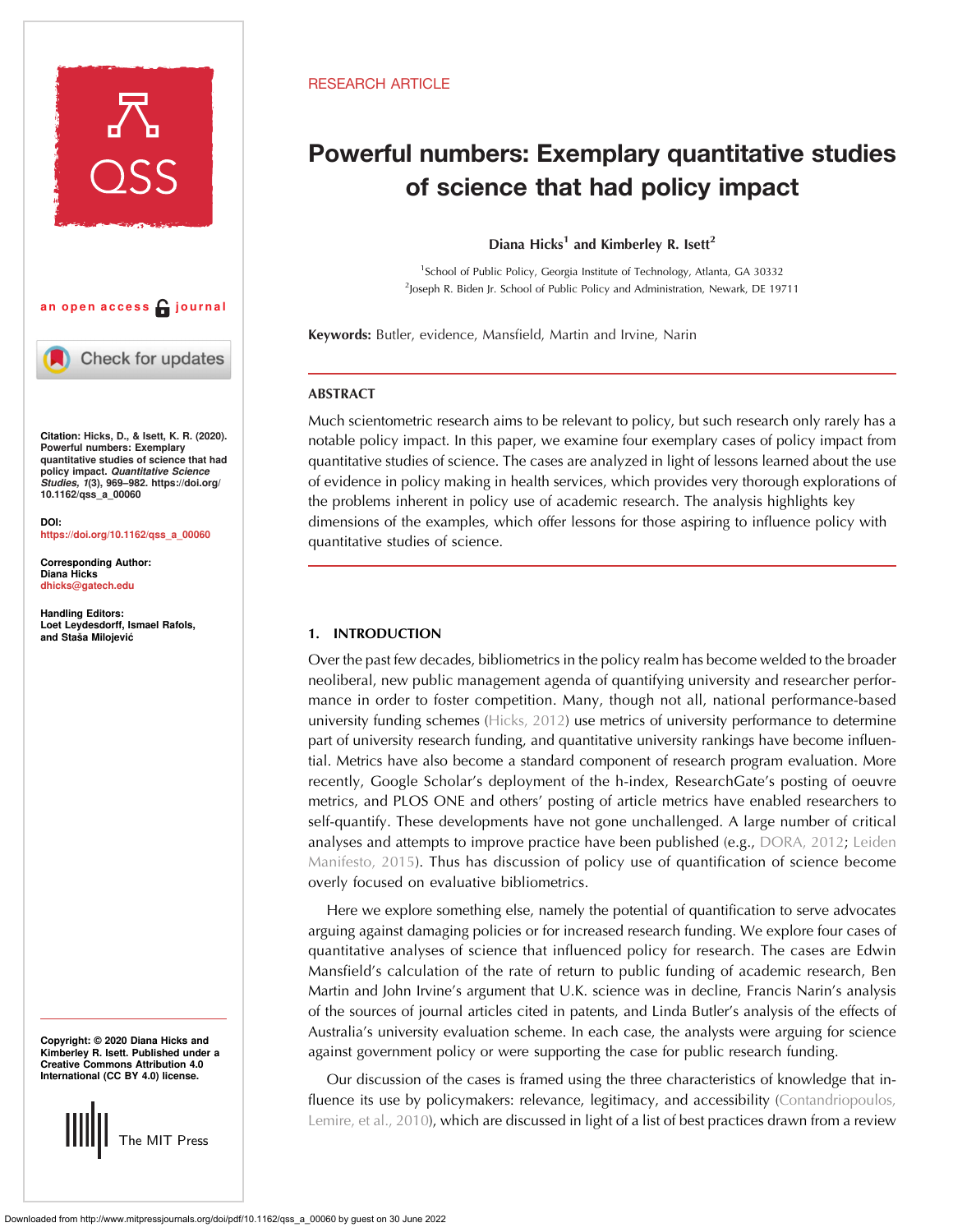of literature on the use of evidence in health policy. The literature on health-related evidence translation in public decision-making is one of the best developed—more so than that in many other policy-related areas. Therefore, it is a rich source of insights into how research can in-fluence policymaking. We began with two influential articles in the field: [Greenhalgh, Robert,](#page-12-0) [et al. \(2004\)](#page-12-0) and [Jewell and Bero \(2008\).](#page-12-0) Then a snowball approach was used to collect review and framework articles that were cited by or cited these two articles using both PubMed and Google Scholar through December 2017. Articles were screened for a focus on evidence translation in public decision-making, and 32 articles were found. Articles were read to identify common elements and create a synthesis of best practices. We will first discuss how the best practices illustrate the framework and then look for the elements identified in the four case studies. We finish with a discussion of the tensions between the three characteristics and draw out lessons for bibliometricians aspiring to policy impact.

#### 2. BEST PRACTICES

#### 2.1. Relevance

Information relevant to policy decision-making is timely, salient, and actionable ([Contandriopoulos et al., 2010](#page-12-0), p. 460) and includes both qualitative and quantitative components [\(Jewell & Bero, 2008](#page-12-0)). On the qualitative side, stories provide an emotional hook and an intuitive appeal [\(Brownson, Chriqui, & Stamatakis, 2009](#page-12-0); [Troy & Kietzman, 2016](#page-13-0)). However, stories have a limited role in science policy; anecdotes about the invention of the laser go only so far in justifying hundreds of millions of dollars in research expenditure. The health policy literature suggests that quantitative evidence provides three things important in policy making: descriptions of a problem that highlight disparities in the population (Stamatakis, McBride,  $\&$ [Brownson, 2010](#page-13-0)); the cost of policy inaction and the distribution of program costs and benefits ([Hanney, Gonzalez-Block, et al., 2003;](#page-12-0) [Jewell & Bero, 2008;](#page-12-0) [Stamatakis et al., 2010](#page-13-0); [Stone,](#page-13-0) [1989\)](#page-13-0); and finally, for policy areas where outcomes are long term, [Fielding and Briss \(2006\)](#page-12-0) suggest including intermediate measures of benefits to provide a shorter time to payoff for policymakers forced to work on short policy cycles. In addition, geography matters; information specific to policymakers' jurisdiction is more relevant to policymakers than statements about a general need or a pervasive phenomenon ([Brownson, Dodson, et al., 2016;](#page-12-0) [Fielding &](#page-12-0) [Frieden, 2004;](#page-12-0) [Hanney et al., 2003](#page-12-0); [Laugesen & Isett, 2013](#page-12-0); [Murthy, Shepperd, et al.,](#page-13-0) [2012;](#page-13-0) [van de Goor, Hamalainen, et al., 2017\)](#page-13-0). Policymakers also want to see how they com-pare to their peers ([Stamatakis et al., 2010;](#page-13-0) [Stone, 1989\)](#page-13-0)—those jurisdictions that they think are similar or competitors to themselves—and such comparisons can compel decision-makers to act, to avoid being left behind.

#### 2.2. Legitimacy

Legitimacy refers to the credibility of information. While scholars like to think that they know good evidence when they see it, the criteria that public servants use are somewhat different and more nuanced. Public decision-makers want to know how good the evidence is that something will affect outcomes in a meaningful way ([Atkins, Siegel, & Slutsky, 2005\)](#page-11-0)—that is effect size, not statistical significance. Strictly speaking, credibility "involves the scientific adequacy of the technical evidence and arguments" ([Cash, Clark, et al., 2003](#page-12-0), p. 8086). However, policy audiences without the requisite specialist expertise to make a technical judgment instead tend to assess credibility through face validity of the messenger, or the research team [\(Brownson, Chriqui, & Stamatakis, 2009;](#page-12-0) [Dodson, Geary, & Brownson, 2015](#page-12-0); [Lavis,](#page-12-0) [Oxman, et al., 2008;](#page-12-0) [Lavis, Robertson, et al., 2003](#page-12-0)).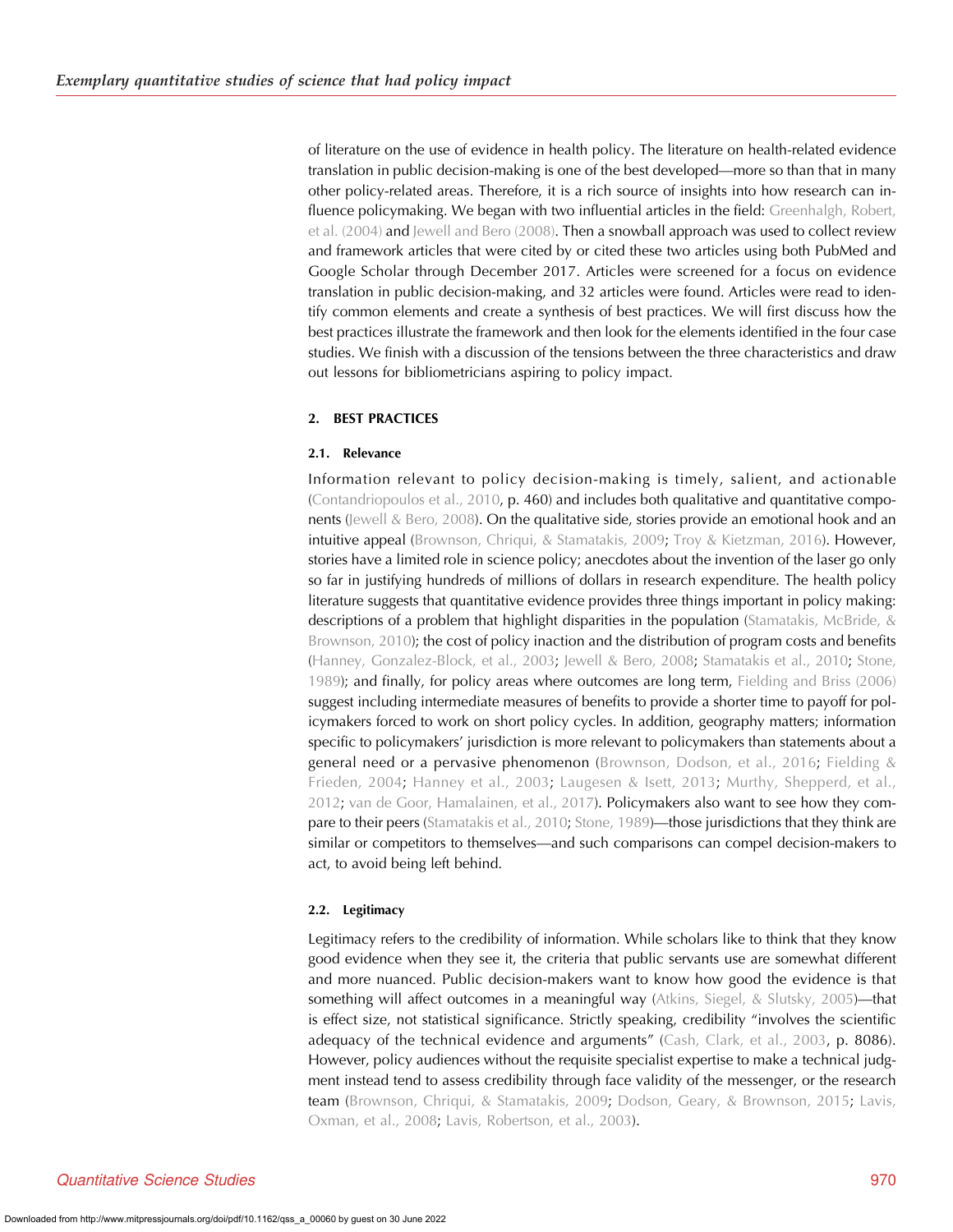#### 2.3. Accessibility

The literature is clear on the need for high-quality communication. This is an area that many scholars shy away from, feeling the data should speak for itself ([Pisano, 2016](#page-13-0)). Given that busy decision-makers have limited time and cognitive resources to identify the material they need to make decisions, they must rely on both heuristics (about source and content) and the sum-maries provided to them by others ([Cyert & March, 1963](#page-12-0); [Dagenais, Laurendeau, & Briand-](#page-12-0)[Lamarche, 2015](#page-12-0); [Ostrom, 1998](#page-13-0)). Systematic reviews may be an academic gold standard, but policymakers see these kinds of documents as long, complicated, and difficult to understand ([Tricco, Cardoso, et al., 2016](#page-13-0))—so the nature and presentation of the summaries are important ([Dodson et al., 2015\)](#page-12-0).

The ability to transparently and credibly distill information is key to getting the attention of decision-makers [\(Burris, Wagenaar, et al., 2010;](#page-12-0) [Cyert & March, 1963;](#page-12-0) [Hanney et al., 2003](#page-12-0); [Murthy et al., 2012](#page-13-0)). Information presented in a straightforward way (without jargon) that is quick and easy to understand and absorb is more likely to be used [\(Burris et al., 2010](#page-12-0); [Coffman, Hong, et al., 2009;](#page-12-0) [Gamble & Stone, 2006](#page-12-0)). Information needs to be targeted, with the scope of the information explicit and relevant to the decision at hand, shorn of all secondary and tangential information, and inserted into the process when most useful ([Brownson,](#page-12-0) [Fielding, & Maylahn, 2009](#page-12-0); [Burris et al., 2010](#page-12-0); [Coffman et al., 2009;](#page-12-0) [Hanney et al., 2003](#page-12-0); [Lavis et al., 2008\)](#page-12-0). Further, the benefits of policy adoption should be visible and unambiguously presented [\(Atkins et al., 2005;](#page-11-0) [Gamble & Stone, 2006\)](#page-12-0).

Studies illustrate that quantitative data is inaccessible to most public decision-makers, who were trained to do things other than sort and interpret data. [\(Brownson, Chriqui, & Stamatakis,](#page-12-0) [2009\)](#page-12-0). Furthermore, while there is some validity to the idea that showing decision-makers and their staffs evidence or teaching them how to access it will address capacity deficits ([Redman,](#page-13-0) Turner, et al., 2015, [VanLandingham & Silloway, 2016](#page-13-0)), there is limited evidence about the extent to which this works [\(Murthy et al., 2012\)](#page-13-0). Thus, the craft of messaging empirical research is crucial to getting research used. Importantly, messages must be tweaked for multiple audiences ([Troy & Kietzman, 2016;](#page-13-0) [van de Goor et al., 2017](#page-13-0)). The details given to a policymaker differ from those produced for agencies, advocacy, or the public and take into consid-eration their different foci, authority, and scope of operations [\(Hanney et al., 2003](#page-12-0); [Lavis et al.,](#page-12-0) [2003;](#page-12-0) [Oliver et al., 2014](#page-13-0); [Sabatier & Jenkins-Smith, 1993](#page-13-0)). While multiple messaging artifacts should be internally consistent, the language, highlights, and modes of communication differ.

Because the requirements of multiplex messaging are somewhat at odds with the requirements of scholarly incentives, and because any single study is rarely definitive enough to guide policy by itself, intermediaries play a large role in facilitating use of research in policy ([Dagenais et al., 2015](#page-12-0); [Lavis et al., 2003](#page-12-0); [Meagher & Lyall, 2013](#page-13-0); [Tricco et al., 2016\)](#page-13-0). Intermediaries bundle related studies, contextualizing and interpreting the information for sa-lience to and easy processing by the decision-making body (c.f. [Dodson et al., 2015;](#page-12-0) [Dutton,](#page-12-0) [1997\)](#page-12-0). Known intermediaries are thought of as "honest brokers" that credibly produce syntheses that are useful and unbiased. Users know the organizations in their domains that produce broad syntheses and so can quickly find relevant reviews [\(Lemay & Sá, 2014\)](#page-12-0). The bottom line is that research findings do not stand alone on their merits. Instead, they must be interpreted for use and comprehension by decision-makers.

## 3. BEST PRACTICES ILLUSTRATED WITH SCIENCE POLICY CASES

The importance of effectively communicating high-quality information relevant to decisionmakers will be explored using four well-known instances in which quantitative studies of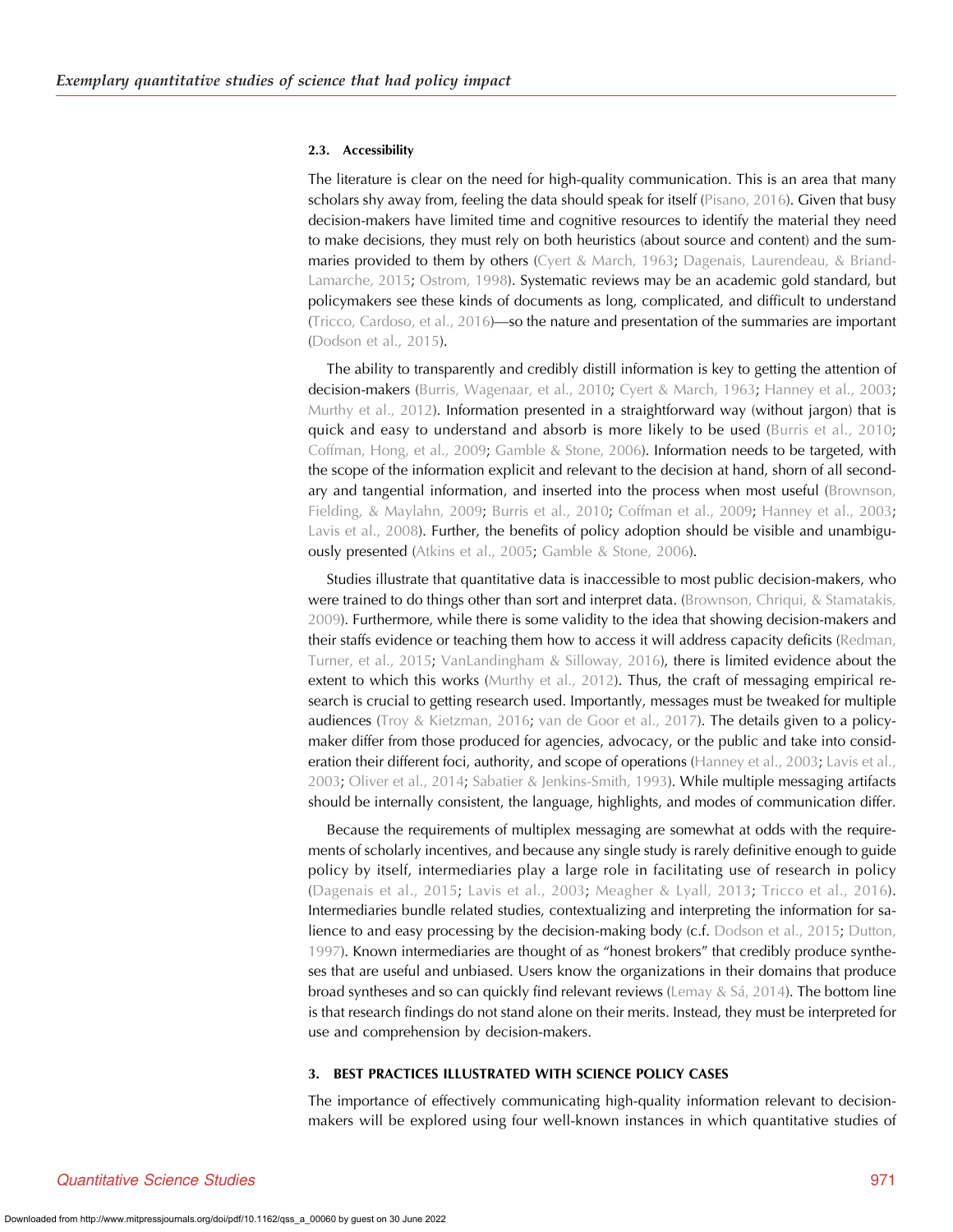science had demonstrable policy impact. Our cases exemplify work with high academic credibility: Most were highly cited in the scholarly literature. The cases are international, with two U.S. cases, one British, and one Australian.

#### 3.1. Case 1: Mansfield's Rate of Return (United States)

The first case of policy impact comes from the work of economist Edwin Mansfield, who was the first to empirically estimate the social rate of return to public research spending, which he calculated to be 28% ([Mansfield, 1991a](#page-12-0), [1998\)](#page-13-0). This is probably the most influential number in the history of research policy. Mansfield was encouraged to produce this study by the Policy Studies Unit in the National Science Foundation (NSF), who funded the work. Mansfield's Research Policy [\(1991a\)](#page-12-0) paper concluded

A very tentative estimate of the social rate of return from academic research during 1975–78 is 28 percent, a figure that is based on crude (but seemingly conservative) calculations and that is presented only for exploratory and discussion purposes. It is important that this figure be treated with proper caution and that the many assumptions and simplifications on which it is based (as well as the definition of a social rate of return used here) be borne in mind.

The paper was very highly cited, as well as influential in the policy world. Crucial to the influence of this analysis is that Mansfield did put forth a number—a bold move, and one avoided by many scholars. Nevertheless, in the article, Mansfield surrounds the number with scholarly caveats: "treat with caution," "only exploratory," and so forth. As the number moved into the policy world, what happened to the number and what happened to the caveats?

The following year, in an interview in Science magazine, President George H. W. Bush is quoted as saying

Our support of basic research in these and other agencies is an investment in our future, but by its very nature it is impossible to predict where, when, or to whom the benefits will flow. Nevertheless, we can be sure that these benefits will be substantial. Professor Edwin Mansfield of the University of Pennsylvania has found that the social rate of return from such investments in academic research can very conservatively be estimated at 28%. [\(Science policy, 1992,](#page-13-0) pp. 384–385.)

In using the number to argue for the value of research funding, the president dropped the caveats, which do not work well in presidential interviews.

In 1993 the Congressional Budget Office (CBO) reviewed Mansfield's work in response to a request from a House Committee. The CBO positioned Mansfield's work as a validation of the vision of Vannevar Bush, the patron saint of U.S. basic research funding, and included the caveats:

[The House Committee on Science, Space, and Technology] asked the Congressional Budget Office to comment on the policy relevance and statistical accuracy of Edwin Mansfield's estimates of the social rate of return from academic research. Since World War II, U.S. science policy has been guided by Vannevar Bush's vision that, if funded and left to set their own agenda, scientists would amply reward the nation for its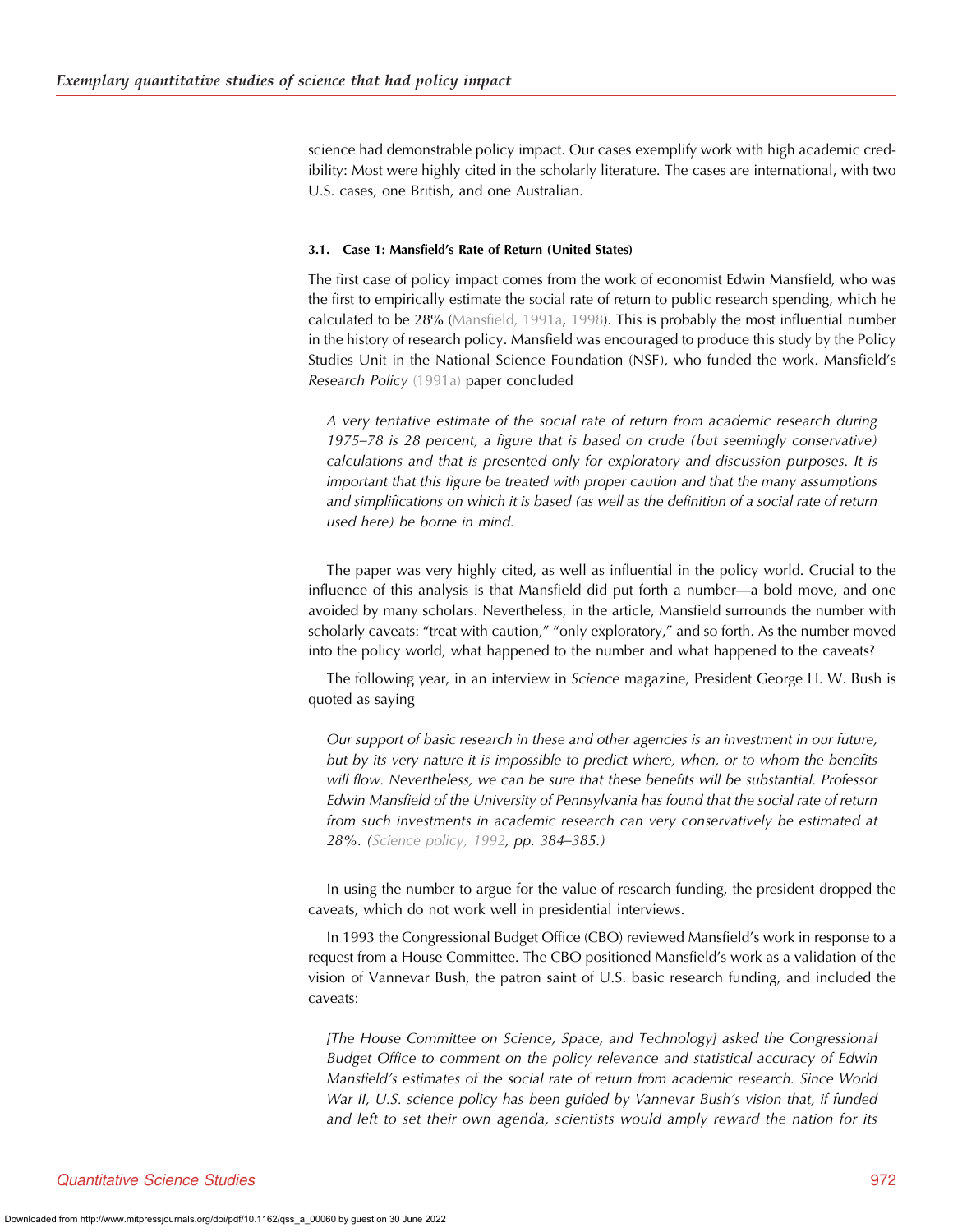investment. Mansfield has shown that, on average, academic scientists have indeed kept their part of the bargain. The return from academic research, despite measurement problems, is sufficiently high to justify overall federal investments in this area.

Nevertheless, the very nature of the estimating methodology, as Mansfield has noted in his articles, does not lend itself to use in the annual process of setting the level of federal investment in R&D, nor to allocating that investment among its many claimants. Furthermore, given the nature of the assumptions, definitions, and other methodological questions, as Mansfield notes, his result is more properly regarded as indicating a broad range of likely orders of magnitude of the return from academic R&D than as a point estimate (28 percent) of the return from federal investment in this area. [\(Webre, 1993](#page-13-0))

In 1998, Mansfield produced an update in Research Policy and his influence grew. In 1998 the CBO did another report:

One study that received a great deal of attention was performed by Edwin Mansfield, who tried to compensate for the inherent bias of benefit-cost studies by using conservative assumptions and offsetting known errors. Mansfield estimated that academic R&D gives society a 28 percent return on its investment; given the uncertainties involved, a more appropriate summary of the study is a range from 20 percent to 40 percent. Since most of the funding of those academic researchers came from the federal government, the returns should apply, at least roughly, to federal programs that fund academic research. ([Alsalam, Beider, et al., 1998](#page-11-0), p. 38)

It is unclear where the "range from 20 percent to 40 percent" in this document originated. Mansfield did not mention it in his 1991 or 1998 papers, nor was it in the 1993 CBO review of Mansfield's analysis referenced in this paragraph. Nevertheless, the 20 to 40 percent range seemed to become the canonical Mansfield reference in subsequent policy documents.

In 2006 a report of the Task Force on Innovation, which is an advocacy organization, not a government department, emphasized the high end of the estimated range:

It is no wonder that economist Edwin Mansfield calculated as much as a 40% rate of return for the Federal investment in basic university based research. [\(Task Force on the](#page-13-0) [Future of American Innovation, 2006\)](#page-13-0)

In 2007 the range appeared in testimony before the House Committee on Financial Services:

Mansfield concluded that the average annual rate of return to society from academic research was anywhere from 28 to 40 percent. The Congressional Budget Office, in a 1993 review of Mansfield's estimates, said that "the return from academic research, despite measurement problems, is sufficiently high to justify overall federal investments in this area." [\(Role of Public Investment in Promoting Economic Growth, 2007,](#page-13-0) p. 39)

Although this is no doubt an incomplete record, it does establish both the enduring influence of Mansfield's number and the evolution of that number in the hands of intermediaries.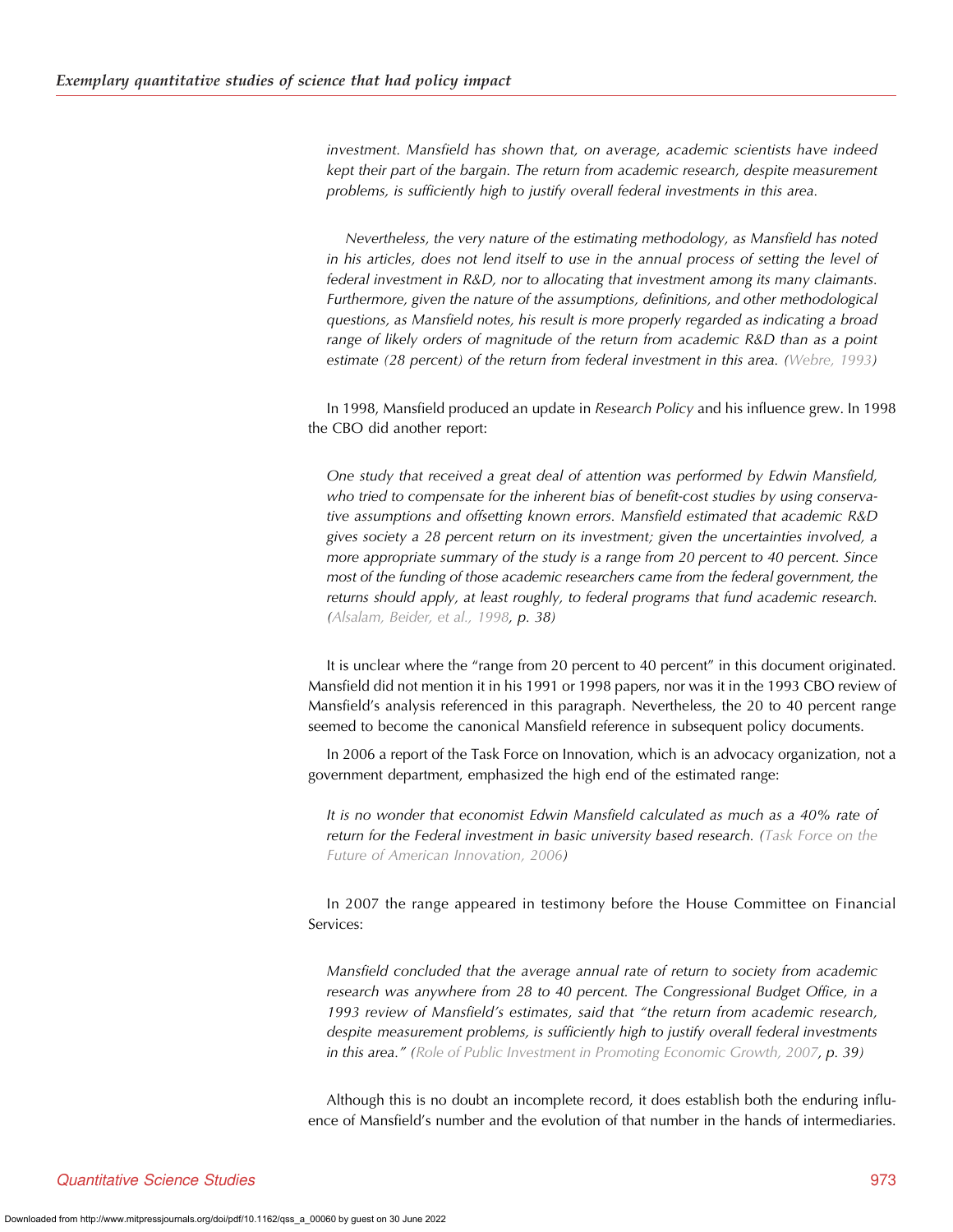As in most policy arenas, those arguing for the value of publicly funded research do not lack for anecdotes—the internet, the laser, and MRI exemplify public research that created tangible public value. However, in the early 1990s, quantitative evidence was scarce, and the long time lags between research and application provided an extra challenge to gathering it. In calculating the benefit that U.S. firms derive from publicly funded research, Mansfield quantified what were generally considered diffuse and intangible benefits to society, namely that "research is good for innovation," thereby adding some clarity to an otherwise historically ambiguous public good. The protagonists in the analysis, U.S. firms, are an important Congressional constituency benefiting from public research and so benefits to firms are a "good." The intermediate measure of benefit to firms provides a view to benefits without asking policymakers to wait for the more diffuse and longer-term societal benefits.

Mansfield put forward a number useful to those seeking to establish the value of research funding. A clear and precise message has a higher probability of being used than a diffuse message. In many cases, that "clear message" can be embodied in a number. Alone of the four cases, Mansfield's paper offered a single, clear number in the conclusions, though surrounded with caveats. Users of Mansfield's results repeatedly referred to the 28% figure in advocating for the value of research to the nation in the yearly competition for Congressional attention and funding.

## 3.2. Case 2: Narin's Patents Citing Papers (United States)

The second case is Francis Narin's discovery that patents were increasingly referencing scientific papers and that 73% of the papers cited by U.S. industry patents are public sector science (Narin, Hamilton,  $& Olivastro, 1997$ ). Because this can be interpreted as industry using the research that government funds, it can be used to establish the value of publicly funded research. Like Mansfield's work, and for similar reasons, this study was noticed and used by the media, advocates, and policymakers. A 1997 New York Times article focusing solely on this paper was headlined: "Study finds public science is pillar of industry." There was again a CBO commentary in a report on the economic effects of federal spending:

CHI Research, a patent-citation consultancy, has collected indirect evidence on that point.[\(65\)](https://doi.org/10.1162/qss_a_00060) Patent applications include two types of citations: to other patents and to scientific literature. Of the scientific papers cited in patents, 73 percent were articles written by academic scientists or scientists at governmental or other institutions developing what the authors call "public science." The authors argue that industry has increased its reliance on public science over the last decade and that public science is, to a large extent, the product of federal funds. [\(Alsalam et al., 1998](#page-11-0))

Following the pattern set by the Mansfield number, Narin's number was also misquoted, this time in a report from the House of Representatives:

The above examples of basic research pursuits which led to economically important developments, while among the most well known, are hardly exceptions. Other instances of federally funded research that began as a search for understanding but gave rise to important applications abound. In fact, a recent study determined that 73 percent of the applicants for U.S. patents listed publicly-funded research as part or all of the foundation upon which their new, potentially patentable findings were based. [\(Committee on](#page-12-0) [Science, 1998](#page-12-0))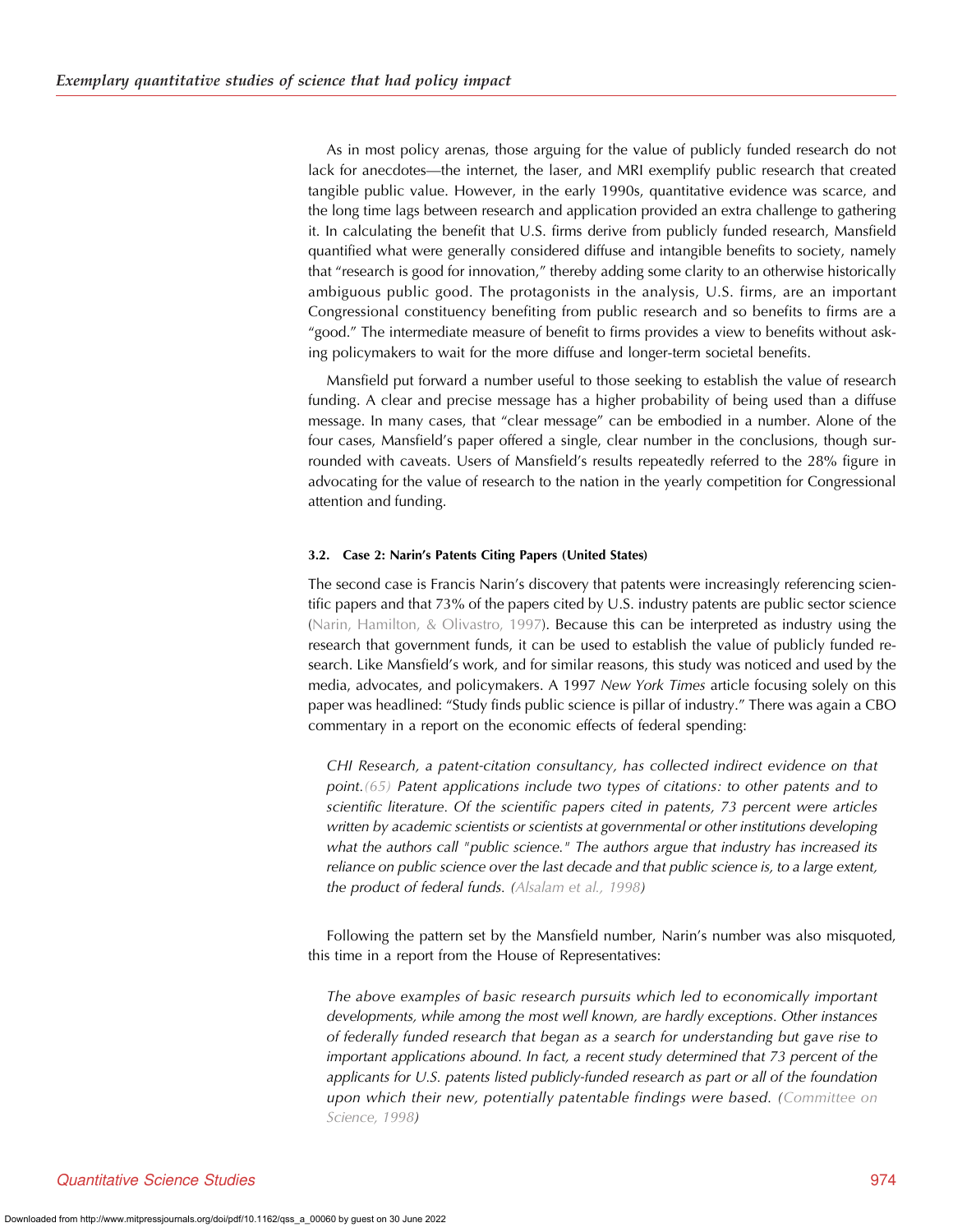If indeed 73% of patent applicants cited public science, that would be a much more powerful number than the actual result, which was that 73% of the cited papers originated in publicly funded research. So an element of wishful thinking appears here, as it did with the Mansfield misquotes. The errors are clearly not random. The tendency to ignore reality and pretend numbers are more powerful than they are is one thing that makes scholars queasy and reluctant to interact with policymakers.

Nevertheless, most users did quote the result correctly, even 5d years later when the National Science Board (NSB) quoted the results in two documents:

An NSF-supported study found that 70 percent of the scientific papers cited in U.S. industry patents came from science supported by public funds and performed at universities, gov-ernment labs, and other public agencies. ([National Science Board, 2003](#page-13-0), [2005\)](#page-13-0)

Narin also briefed interested Congress members in a breakfast meeting organized by the NSF, as well as briefing the NSB. The NSB got interested and convened a subcommittee to write a report on Industry Reliance on Publicly-funded Research (IRPR). Caveats were a worry for the subcommittee, who found the topic to be more complex than anticipated. The minutes of a subsequent NSB meeting reported that

There are other indicators to account for … It would be difficult to draw general conclusions, so the paper will contain a number of limited conclusions. Finally, there are issues of credibility to address. The Task Force was concerned that the paper not appear to be self-serving and that it be cautious about overstatement. Consequently, more study and discussion are needed as the Task Force's initial draft is revised. ([Fannoney, 1997](#page-12-0))

The chairman applauded the Task Force for its caution and urged them to continue their efforts, which resulted in an addendum to Science & Engineering Indicators 1998 entitled Industry trends in research support and links to public research ([National Science Board,](#page-13-0) [1998\)](#page-13-0).

Like Mansfield, Narin provided quantitative evidence that U.S. firms benefit from publicly funded research. Narin's new intermediate measure pointed out that firm patents increasingly referenced publicly funded research. This suggested that firms used, and therefore benefited from, public research. Narin's analysis was descriptive, serving to make an abstract entity, the national research system, visible and tangible.

Narin's paper did not focus on a single number. The author's summary of the paper would have been that references from U.S. patents to U.S.-authored research papers tripled over a 6-year period, from 1988 to 1994. Furthermore, the cited U.S. papers represented basic research in influential journals, authored at top research universities and laboratories, relatively recent to Narin's analysis, and heavily supported by public agencies. Intermediaries incorporating the result into overviews plucked the 73% number (73% of papers cited by U.S. industry patents are public sector science) out of the paper's introduction, and it was used repeatedly by those seeking to establish the value of research funding.

#### 3.3. Case 3: Martin and Irvine's Gap (Britain)

In the mid-1980s, Ben Martin and John Irvine produced a series of commentaries in Nature arguing that British science was in decline as evidenced by trends in publication output and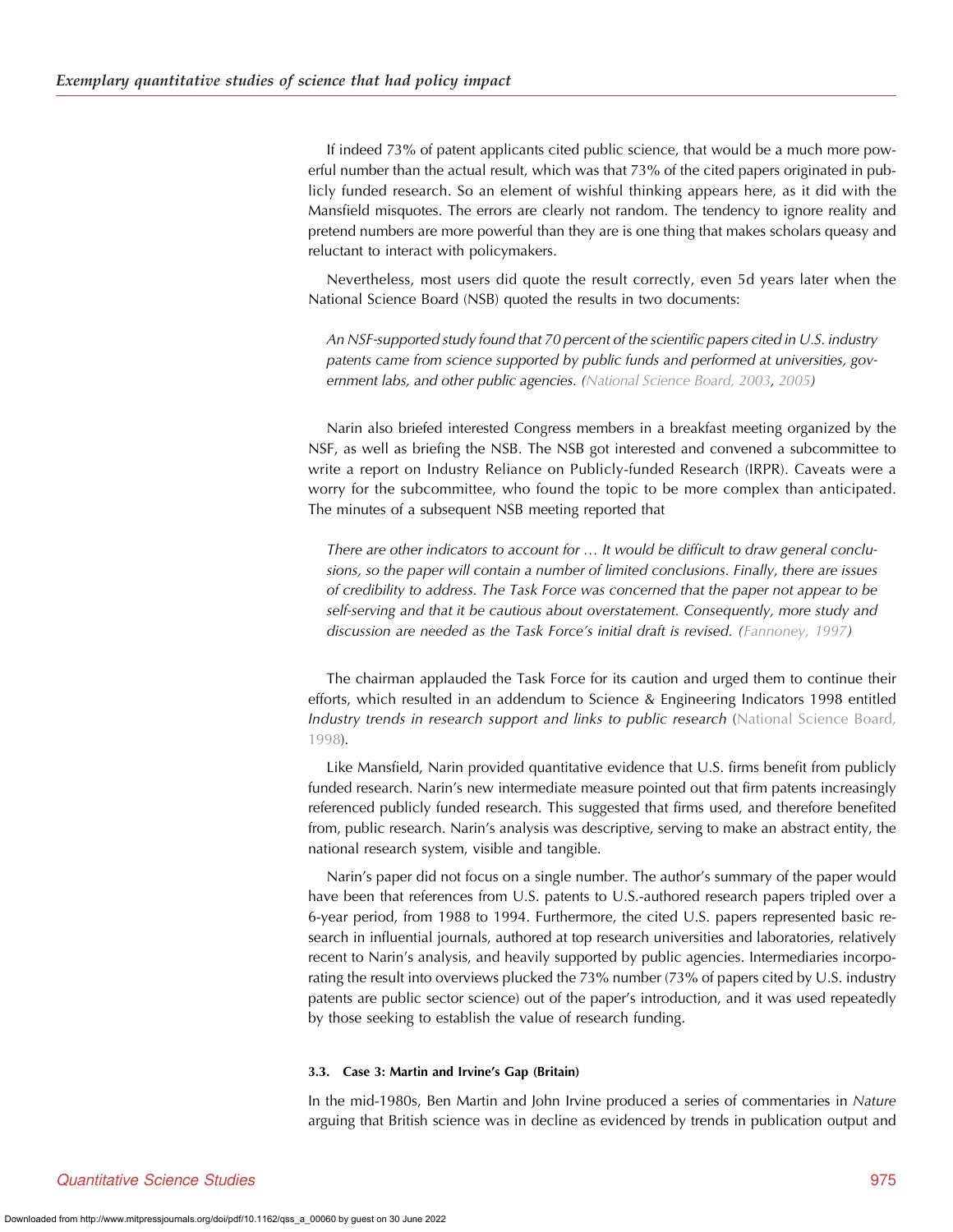government funding of research falling behind that of the Netherlands, France, Germany, Japan, and the United States ([Irvine, Martin, et al., 1985;](#page-12-0) [Irvine & Martin, 1986;](#page-12-0) [Martin,](#page-13-0) [Irvine, et al., 1987](#page-13-0)). The titles tell the story: "Charting the decline in British science"; "Is Britain spending enough …"; and "The continuing decline …" The first one was an analysis of trends in publication output and the second compared levels of research funding in the United Kingdom with those of competitors. Martin and Irvine disliked existing funding data and went around the world talking to agencies to collect proper funding data, reporting their analysis in the second commentary. The next year they updated the publication analysis in the third commentary.

The decline narrative attracted the government's attention, and John Irvine was asked to meet with the responsible government minister, who wanted to know how big the funding gap was. Irvine offered £100 million, which was considered doable. OECD data suggest that the increase in the U.K. government funding of university research in 1987 at 13.4% was higher than in any other year between 1982 and 1994. The increase was £172 million; whether this was £100 million higher is difficult to see, because the increase the year before was £118 million and the year after was £115 million.

The constituency subject to Martin and Irvine's analysis were public sector actors, scientists. A healthy public research sector is considered a public good broadly beneficial to society, and so a natural concern of national-level policymakers. Martin and Irvine's paper on funding shortfalls was silent on exactly how much the United Kingdom was behind, which would have been the obvious focal number, and indeed, the minister requested this number at their meeting.

The literature recommends proposing a solution rather than identifying a problem; Martin and Irvine identified a problem. However, in line with recommendations, a solution existed increase spending on U.K. science. There was some leeway in putting a number on the size of the funding gap depending on which countries were included in the comparison group. The estimate of £100 million that Irvine provided to the minister met the criteria of policy feasibility, and so had an impact. However, in a later update of the work, Martin and Irvine wrote that £500 million would have been required in 1987 to attain the "European" mean [\(Irvine, Martin,](#page-12-0) [& Isard, 1990\)](#page-12-0).

## 3.4. Case 4: Butler's Perverse Incentives (Australia)

As a result of a 1992 policy that linked publications in indexed journals to university research funding, [Linda Butler \(2003\)](#page-12-0) found that the Australian share of world publication output grew, but the citation performance of Australia fell from number 6 in 1981 to number 10 in 1999. Butler argued that this was because once the policy took effect, authors prioritized producing more papers, publishing in lower impact factor journals after the policy was introduced.

In later reflections, Butler concluded "Australia's research evaluation policy had become a disincentive to research excellence" ([Butler, 2003](#page-12-0)). A series of reports between 2002 and 2004 by Australia's Department of Education, Science and Training (DEST) in many places incorporated data from a bibliometric study by Donovan and Butler ([Donovan & Butler, 2003\)](#page-12-0) and used the finding of declining citation impact.

Between 2002 and 2004, a series of consultative white papers published by DEST took stock of the Australian university research system. The reports incorporated data from a bibliometric study by Donovan and Butler in many places. In addition, the white papers reported the finding of declining citation impact. These reports progress from highlighting the positive,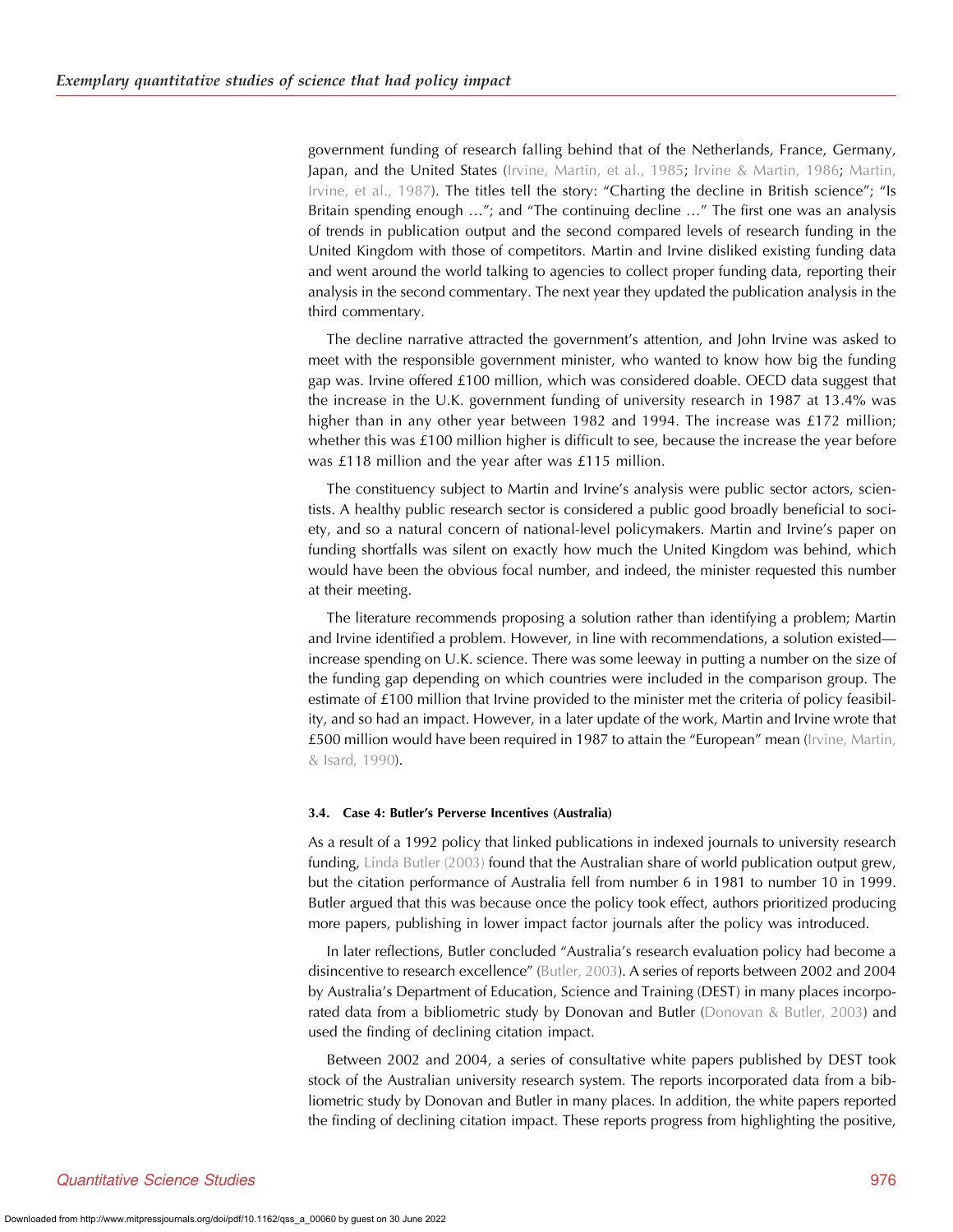to reporting the result exactly as the paper reports it, to summarizing the key point, to elaborating on the policy context and causes.

Australia's relative citation impact is falling behind most other comparable OECD countries, but that in the science disciplines, a few universities stand out in their overall performance. ([Australia Department of Education, Science, and Training, 2002\)](#page-11-0)

Australian academic publishing has increased since funding authorities have started to link allocation of research funds to number of publications. However, Figure 2.7 shows that the fastest increases in publication have been in Quartile 3 and 4 journals (i.e. those with a below-median impact). [\(Australia Department of Education, Science, and Training, 2003a](#page-11-0))

[the publication component of the funding formula] rewards quantity rather than quality and has led to an increase in Australian articles appearing in lower-impact journals. ([Australia Department of Education Science, and Training, 2003b](#page-11-0))

The Research Quantum which rewards universities for publication output is likely to have boosted publications, however, the absence of a strong quality criterion to the Research Quantum publications measure may adversely affect the impact of journals produced by the sector [sic]. [\(Australia Department of Education, Science, and Training,](#page-12-0) [2003c](#page-12-0))

In essence, these arise from the difficulties inherent in using a simple numerical measure as a proxy for the highly diverse and complex outcomes that are desired of the research system. Many stakeholders cite the findings of Dr Claire Donovan and Linda Butler (K30) that a rise in the number of publications has been accompanied by a significant decline in citation impact. Stakeholders appreciate that reliance on proxies can induce aberrant behaviour, both on the part of university administrators as they seek to optimise their institution's positions, and on the part of individual researchers. ([Australia Department of](#page-12-0) Education, Science, and Training, 2004)

As a result, Australia changed its university evaluation system to incorporate two to four weighted categories of journals, a feature directly responding to the conclusions of Butler's analysis.

Universities were the constituency analyzed by Butler. A healthy public research sector is considered a public good broadly beneficial to society, so weakening universities' overall research competitiveness would be salient for national policymakers. The analysis illustrated unintended negative consequences arising from the perverse incentives built into the evaluation system and so was highly salient to those in charge.

The Butler case never focused on a single number. There was a number to highlight, namely that Australia fell from the sixth to 10th ranked country in citation share/publication share, which was in the second sentence of the paper's abstract. Nevertheless, perhaps because a simplistic focus on a single number was the cause of the problem Butler highlighted (universities could put a dollar value on a paper indexed in the Web of Science), intermediaries including Butler's result in their overviews explained that Australia's relative citation impact was falling behind most other comparable OECD countries ([Australia Department of Education, Science, and](#page-11-0)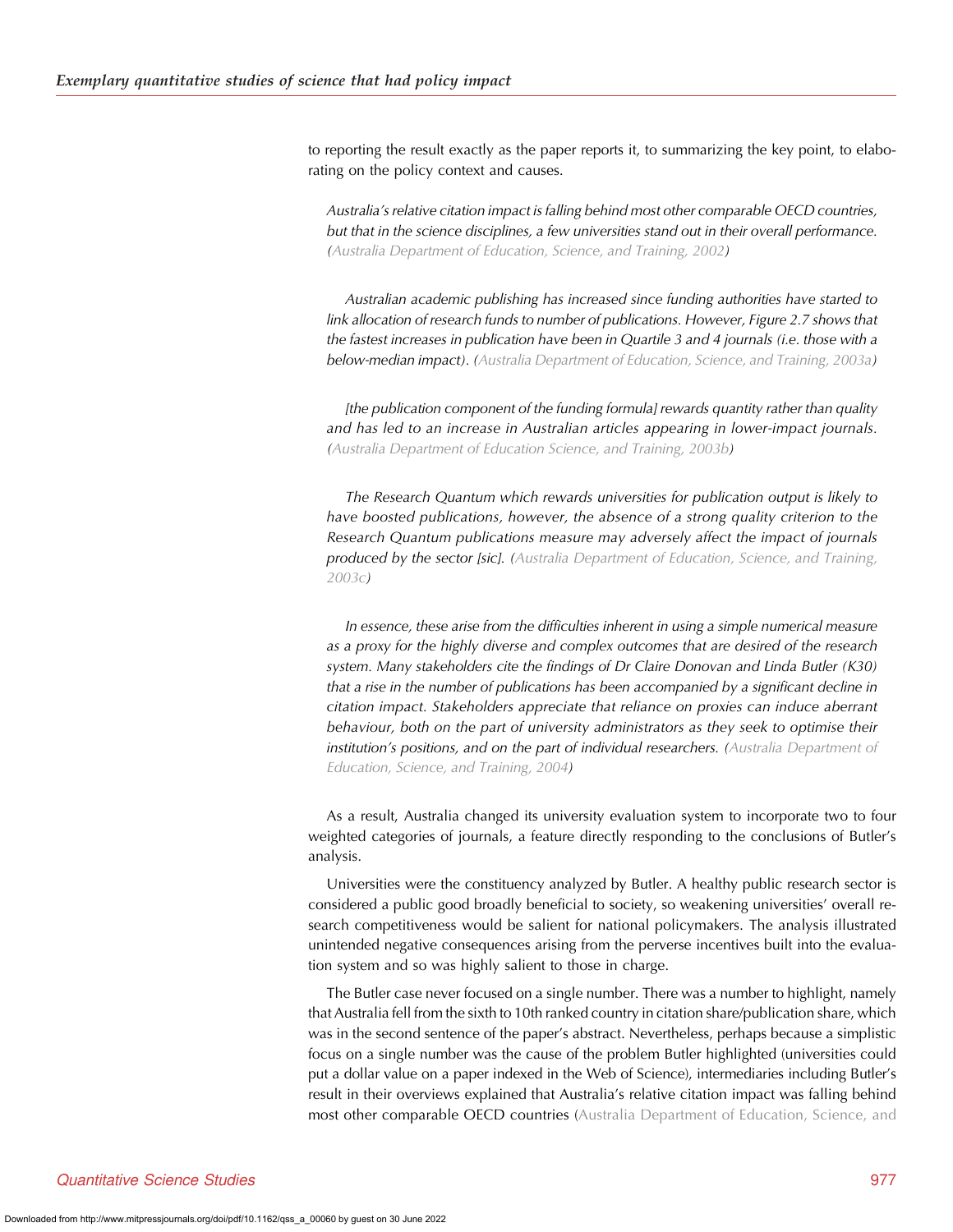[Training, 2002](#page-11-0)), that the fastest publication increases were in below median impact journals [\(Australia Department of Education, Science, and Training, 2003b](#page-11-0)), or that policies have led to an increase in Australian articles appearing in lower impact journals ([Australia Department of](#page-11-0) [Education, Science, and Training, 2003a](#page-11-0)). Despite the lack of "a number" the message was quite clear and tangible and was acted upon.

Like Martin and Irvine, Butler identified a problem with a straightforward solution—revise the evaluation process for Australian universities—that was within the scope of the agency involved—DEST.

## 4. DISCUSSION

Relevance, legitimacy, and accessibility are the crucial characteristics of knowledge used by decision-makers [\(Contandriopoulos et al., 2010\)](#page-12-0). The above discussion explored how each result was made more accessible to policymakers. The cases also shared several characteristics salient for decision-makers. The research in all four cases highlighted important differences between fields, thereby showing disparities and distribution of burden and benefits. Geography is important to elected officials, who represent a constituency and care about comparisons with peers. Mansfield's work, a typically economic view "from nowhere," surveyed U.S. firms, so the result concerned the return from U.S. research to American society. Narin, Martin and Irvine, and Butler built their cases through international comparison. Science policy is a national-level concern, with links between innovation and economic prosperity, so policymakers do not want to fall behind other nations. Martin and Irvine and Butler were arguing precisely that Britain and Australia were falling behind. Narin argued that U.S. firms were leaders in building on public science.

The credibility of the messenger and the evidence were also evident. Three authors were academics well known in their fields at respected universities. Narin owned a consulting firm that had a long record of publishing in the top journals. The reputations of Research Policy and Nature vouched for the scientific adequacy of the evidence in the cases. In addition, the Congressional Research Service and the NSF closely examined the Mansfield and Narin work for technical adequacy ([National Science Board, 1998](#page-13-0); [Webre, 1993](#page-13-0)), furthering the credibility attribution. Finally, none of these results rested on  $p$ -values to support the significance of their findings. Three were entirely descriptive, and it was the magnitude of the effect that attracted attention.

[Sarkki, Niemela, et al. \(2014\)](#page-13-0) identified four trade-offs between the three key attributes that afflict the science–policy interface: a time trade-off between doing research (legitimacy) and interfacing with policymakers (accessibility) a clarity–complexity trade-off between simple (accessible) and nuanced (legitimate) communication of results, a time–quality trade-off between timely (relevant) versus in-depth (legitimate) analysis, and a push–pull trade-off between responding to policy demands (relevant) or identifying emerging issues (legitimacy). These cases did not suffer time–quality conflict, because they set the policy agenda by originating issues in investigator initiated work (i.e., identifying emerging issues on the pull side of the push–pull trade-off ). Thus there was no pressure for fast, and perhaps lower quality, responses to opportunities presented by a short-lived policy window.

However, the cases did make visible the considerable time invested in interfacing with policymakers beyond the production of the journal article (i.e., the time trade-off). The four journal articles were not the main vehicle for communication with policymakers. Rather, their results were incorporated in broader summaries written by agencies, advocacy groups, and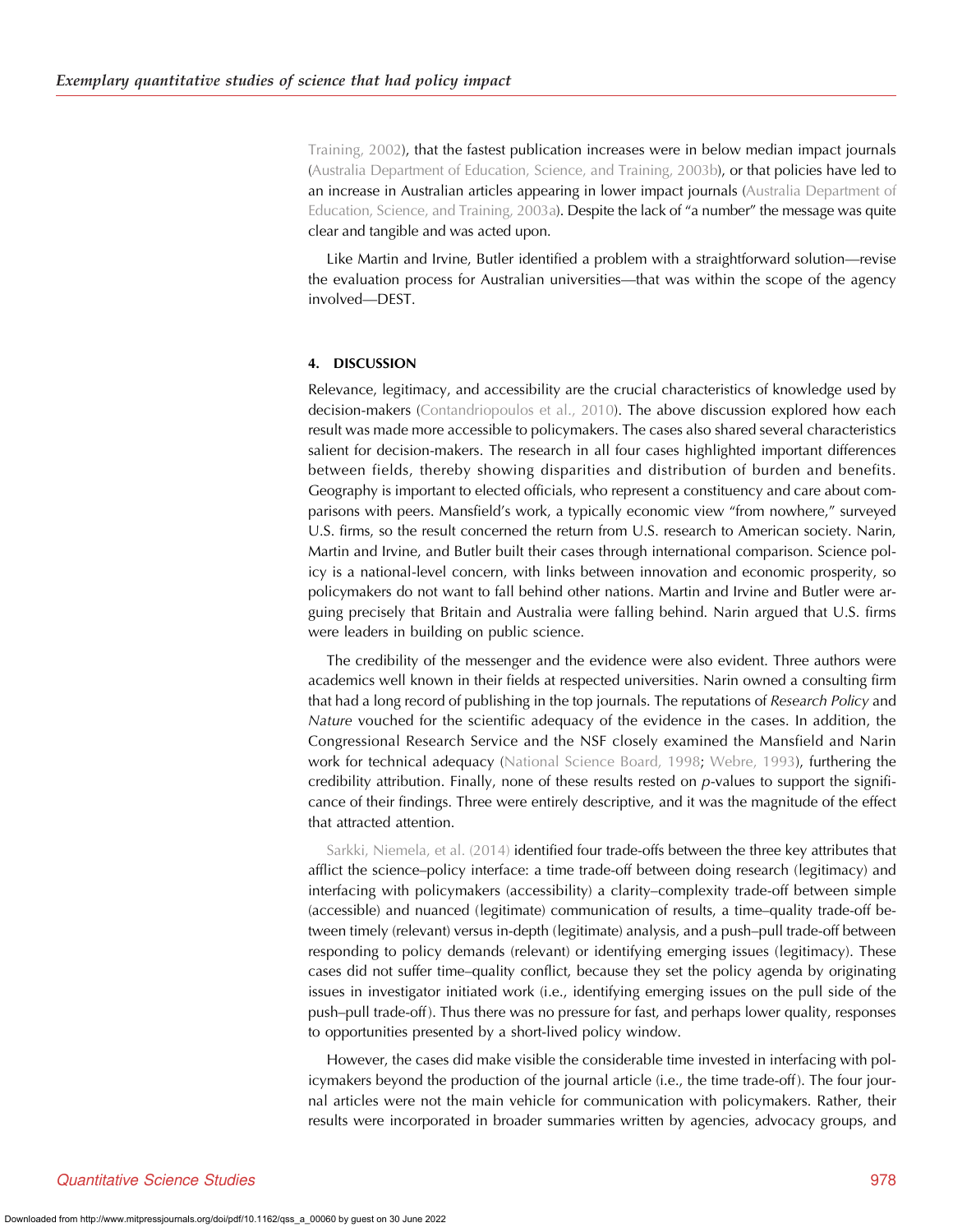other intermediaries. Intermediaries were focused on policy work and so had the time to develop documents for policymakers. Intermediaries also had the freedom to drop the caveats and clarify and focus the result, while borrowing the credibility of the original result to enhance the credibility of their own documents. The resulting New York Times article and agency white papers took the results closer to the heart of policymaking through clearer, contextualized, and more targeted messaging.

The clarity–complexity trade-off was also present. In each case more complexity was on offer. Mansfield gave a speech at the AAAS detailing methods and limitations in the analysis of social returns from R&D [\(Mansfield, 1991b](#page-12-0)), and the CBO reviewed the work ([Webre,](#page-13-0) [1993](#page-13-0)). [Meyer \(2000\)](#page-13-0) took issue with Narin's interpretation of papers cited in patents, and an NSB task force reviewed the work ([Fannoney, 1997\)](#page-12-0). Leydesdorff, as well as Braun, Glänzel, and Shubert, disagreed with Martin and Irvine's bibliometric portrayal of decline, pointing out that the conclusion depended on a series of methodological choices: whole versus fractional author counts, fixed versus dynamic/expanding journal set, and types of publications included, and Scientometrics (1991), volume 20 issue 2 was devoted to the debate. Belatedly, Butler's analysis was revisited in a debate in a special section of the Journal of Informetrics (2017), volume 11, issue 3. The high visibility attending the policy impact of the four cases likely prompted the reviews and academic debates. Paradoxically, Porter's analysis would suggest that the debates may have served to enhance the perceived objectivity and factuality of the numbers. Porter argued that openness to possible refutation by other experts reduces the demands on personal credibility to vouch for impersonal numbers ([Porter, 1995](#page-13-0), p. 214).

The complexity introduced in the debates did not filter through to the policy discussion. Rather, in these cases a single number played an outsized role, capturing the essence of the scholarly analyses and facilitating its communication. In only one case did the study's author highlight the single number. In two other cases, intermediaries or the decision-maker extracted it. Credible academics are wary of the single number and its potential for misuse—witness the caveats surrounding the 28% number that was offered and its subsequent evolution. On the other side of the equation, it is unreasonable to expect policymakers to invest in understanding the complexities unique to every study. Intermediaries know this and enhance accessibility by offering a story with numbers that is uncomplicated, clear, and stripped of unnecessary content except the credibility of the author of the number. This is why white papers and policy documents contain references. The number is never truly alone; even at its most accessible, it is accompanied by a halo of credibility derived from its referenced source. Thus staged, the number conveys fairness and impartiality, shielding decision-makers from accusations of arbitrariness and bias, and so motivating change ([Porter, 1995](#page-13-0), p. 8).

Alternatively, intermediaries may be in the business of providing reductive and one-sided arguments in favor of policy goals. The exaggerations we found in the U.S. cases are not un-ique. [Elson, Ferguson, et al. \(2019\)](#page-12-0) found that exaggeration characterized 79.2% of 24 policy statements about media effects on behavior made by U.S. organizations representing scientists. They concluded that "in the majority of policy statements we reviewed, the approach of the organization appeared to be reductive in that complexities and inconsistencies in research were ignored in favor of a narrative supportive of the organization's policy agenda." [Stirling](#page-13-0) [\(2010\)](#page-13-0) has argued that such pressures to simplify should be resisted. Stirling's argument concerns environmental policy advice in areas where putting numbers on risk is inadequate because uncertainties loom large (toxic exposures, fish stocks, etc.), uncertainties being nonquantifiable unknowns. Such radical uncertainty is absent here. Nevertheless, the tension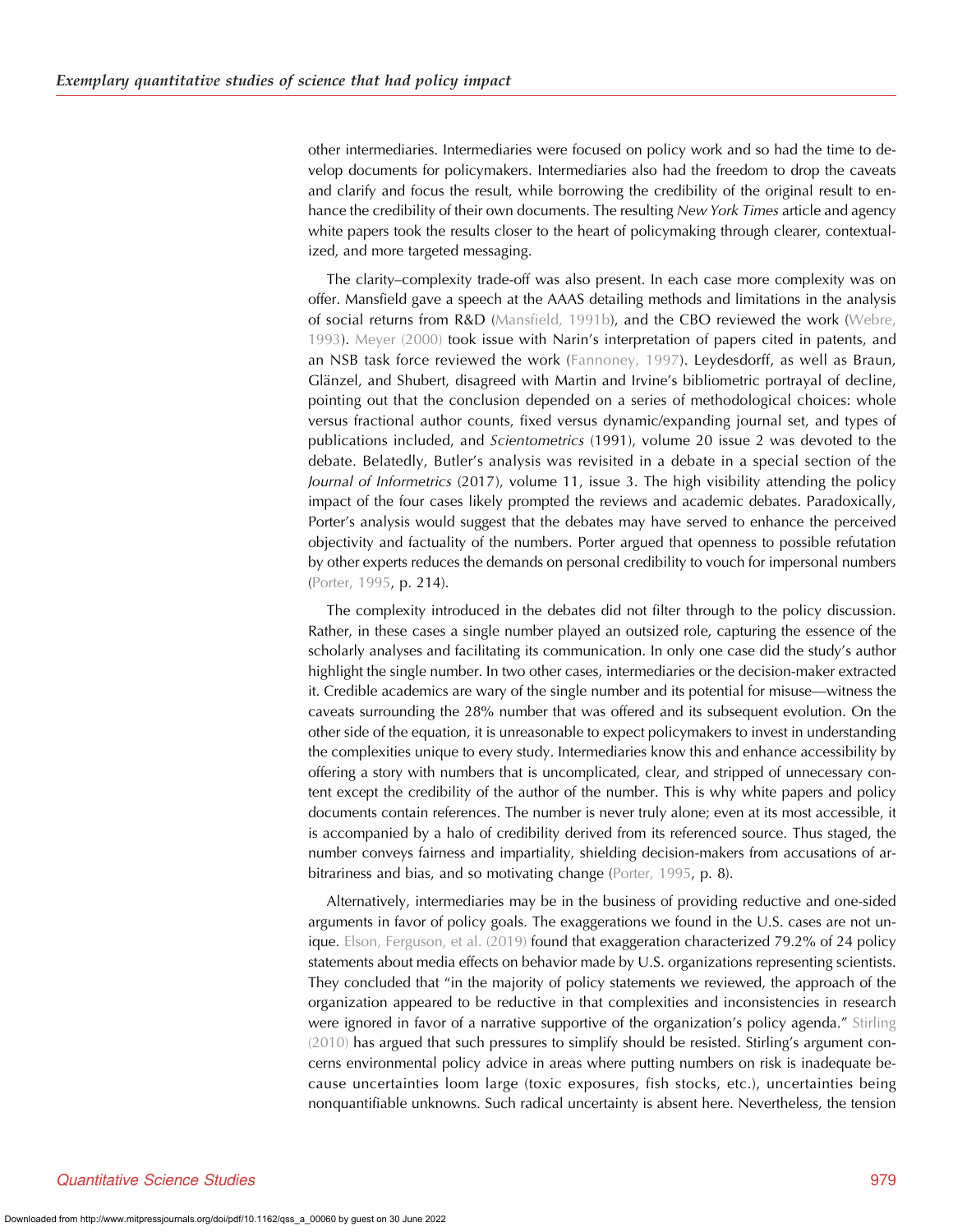<span id="page-11-0"></span>between simpler (more accessible) and more nuanced (more legitimate) messaging, is pervasive when research engages with policy.

## 5. CONCLUSION

We have attempted to learn from historical exemplars of quantitative analysis that influenced science policy. We strengthened our analysis using comparisons with best practices identified in a review of literature on use of evidence in health policy. The first lesson was that quantitative studies of science have the potential to make an important contribution to improving the governance of research by providing convincing evidence of system-level problems and societal contributions. Researchers who wish to engage with policymakers should be mindful of the perspective of decision-makers, for example their interest in geographically defined constituencies, in sizeable effects, and in the distribution of benefits and harms from policy adjustments. They should also not shy away from drawing clear conclusions, even to the extent of identifying a single number that best encapsulates their main finding. Researchers, especially in the larger U.S. system, should look for opportunities to engage with intermediaries who draw on scholarly literature in their advocacy, although this will create tension if distortions are introduced. Paradoxically, although publishing in high-credibility journals is important for establishing the legitimacy of results, intermediary organizations may not have access to such paywalled articles, so providing access in another way may be necessary. Technical debate seems often to accompany policy impact, so researchers should not be surprised if they are required to defend their analyses. We hope that these lessons provide useful guidance to the next generation of scientometricians aspiring to improve the governance of research.

## ACKNOWLEDGMENTS

We would like to thank Stephanie Noble for her work on creating an annotated bibliography for this project. Her work was indispensable to the synthesis in this paper.

## COMPETING INTERESTS

The authors have no competing interests.

#### FUNDING INFORMATION

Early work on the framework synthesis was funded by a seed grant from the Executive Vice President for Research at Georgia Tech and the Quick Wins program to the primary author. The authors were able to more fully develop these concepts and do the empirical work through the generosity of NSF award 51366FE.

#### **REFERENCES**

- Alsalam, N., Beider, P., Gramp, K., & Webre, P. (1998). The economic effects of federal spending on infrastructure and other investments. Washington, DC: Congressional Budget Office.
- American Society for Cell Biology. (2012). San Francisco declaration on research assessment. <https://sfdora.org/read/> (accessed June 19, 2020).
- Atkins, D., Siegel, J., & Slutsky, J. (2005). Making policy when the evidence is in dispute. Health Aff (Millwood), 24(1), 102-113. <https://doi.org/10.1377/hlthaff.24.1.102>
- Australia Department of Education, Science, and Training. (2002). Varieties of excellence: Diversity, specialisation and regional engagement (DEST issues paper, DEST). Canberra, Australia: Department of Education, Science, and Training.
- Australia Department of Education, Science, and Training. (2003a). Evaluation of knowledge and innovation reforms: Issues paper. Canberra, Australia: Department of Education, Science, and Training.
- Australia Department of Education, Science, and Training. (2003b). Mapping Australian science & innovation: Main report. Canberra, Australia: Department of Education, Science, and Training.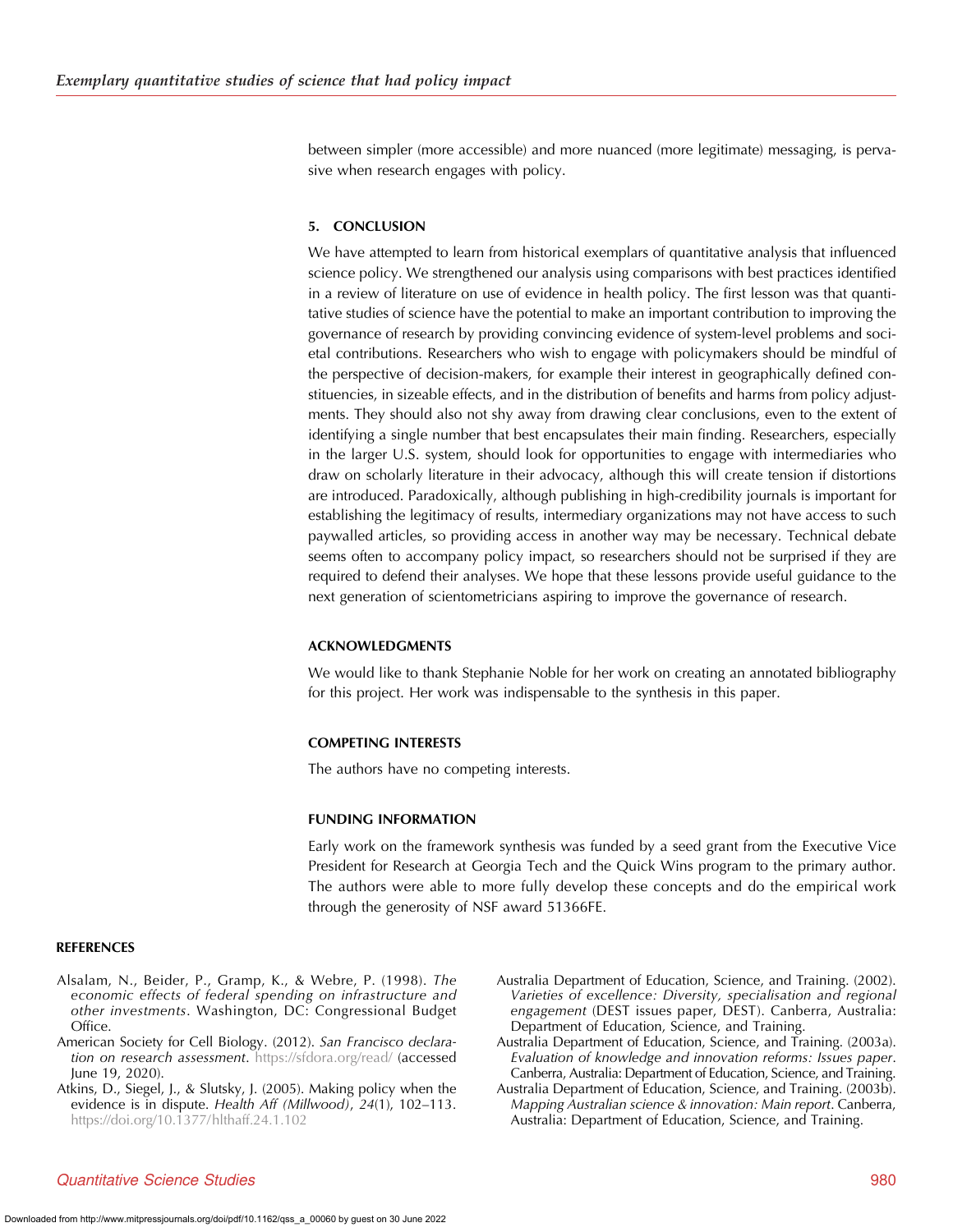- <span id="page-12-0"></span>Australia Department of Education, Science, and Training. (2003c). National report on higher education in Australia: 1991–2001. Canberra, Australia: Department of Education, Science, and Training.
- Australia Department of Education, Science and Training. (2004). Evaluation of knowledge and innovation reforms consultation report. Canberra, Australia: Department of Education, Science, and Training.
- Brownson, R. C., Chriqui, J. F., & Stamatakis, K. A. (2009). Understanding evidence-based public health policy. American Journal of Public Health, 99(9), 1576-1583. [https://doi.org/](https://doi.org/10.2105/AJPH.2008.156224) [10.2105/AJPH.2008.156224](https://doi.org/10.2105/AJPH.2008.156224)
- Brownson, R. C., Dodson, E. A., Kerner, J. F., & Moreland-Russell, S. (2016). Framing research for state policymakers who place a priority on cancer. Cancer Causes & Control, 27(8), 1035–1041. <https://doi.org/10.1007/s10552-016-0771-0>
- Brownson, R. C., Fielding, J. E., & Maylahn, C. M. (2009). Evidence-based public health: A fundamental concept for public health practice. Annual Review of Public Health, 30, 175–201. <https://doi.org/10.1146/annurev.publhealth.031308.100134>
- Burris, S., Wagenaar, A. C., Swanson, J., Ibrahim, J. K., Wood, J., & Mello, M. M. (2010). Making the case for laws that improve health: A framework for public health law research. Milbank Quarterly, 88(2), 169–210. [https://doi.org/10.1111/j.1468-](https://doi.org/10.1111/j.1468-0009.2010.00595.x) [0009.2010.00595.x](https://doi.org/10.1111/j.1468-0009.2010.00595.x)
- Butler, L. (2003). Explaining Australia's increased share of ISI publications—The effects of a funding formula based on publication counts. Research Policy, 32(1), 143–155.
- Cash, D. W., Clark, W. C., Alcock, F., Dickson, N. M., Eckley, N., Guston, D. H., … Mitchell, R. B. (2003). Knowledge systems for sustainable development. Proceedings of the National Academy of Sciences, 100(14), 8086–8091.
- Coffman, J. M., Hong, M. K., Aubry, W. M., Luft, H. S., & Yelin, E. (2009). Translating medical effectiveness research into policy: Lessons from the California Health Benefits Review Program. Milbank Quarterly, 87(4), 863–902. [https://doi.org/10.1111/](https://doi.org/10.1111/j.1468-0009.2009.00582.x) j.1468-0009.2009.00582.
- Committee on Science, United States House of Representatives, One Hundred and Fifth Congress. (1998). Unlocking our future: Towards a new national science policy. Washington, DC: United States GPO.
- Contandriopoulos, D., Lemire, M., Denis, J. L., & Tremblay, É. (2010). Knowledge exchange processes in organizations and policy arenas: A narrative systematic review of the literature. Milbank Quarterly, 88(4), 444–483.
- Cyert, R. M., & March, J. G. (1963). A behavioral theory of the firm. Malden, MA: Blackwell.
- Dagenais, C., Laurendeau, M. C., & Briand-Lamarche, M. (2015). Knowledge brokering in public health: A critical analysis of the results of a qualitative evaluation. Evaluation and Program Planning, 53, 10–17. <https://doi.org/10.1016/j.evalprogplan.2015.07.003>
- Dodson, E. A., Geary, N. A., & Brownson, R. C. (2015). State legislators' sources and use of information: Bridging the gap between research and policy. Health Education Research, 30(6), 840–848. <https://doi.org/10.1093/her/cyv044>
- Donovan, C., & Butler, L. (2003). Submission to the Knowledge and Innovation Review. In Research Evaluation and Policy Project. Australian National University.
- Dutton, J. E. (1997). Strategic agenda building in organizations. In Z. Shapira (Ed.), Organizational decision making (pp. 81–107). Cambridge: Cambridge University Press.
- Elson, M., Ferguson, C. J., Gregerson, M., Hogg, J. L., Ivory, J., Klisanin, D., … & Wilson, J. (2019). Do policy statements on

media effects faithfully represent the science? Advances in Methods and Practices in Psychological Science, 2(1), 12–25.

- Fannoney, S.E. (1997). AGENDA ITEM 18: NSB Occasional Paper "Publicly-Funded Research." In Approved Minutes Open Session 346th Meeting National Science Board November 13–14, 1997, National Science Foundation, Arlington, VA. Retrieved from: [https://www.nsf.gov/nsb/meetings/1997/nov/opensess.htm,](https://www.nsf.gov/nsb/meetings/1997/nov/opensess.htm) January 2, 2020.
- Fielding, J. E., & Briss, P. A. (2006). Promoting evidence-based public health policy: Can we have better evidence and more action? Health Affairs (Millwood), 25(4), 969–978. [https://doi.org/](https://doi.org/10.1377/hlthaff.25.4.969) [10.1377/hlthaff.25.4.969](https://doi.org/10.1377/hlthaff.25.4.969)
- Fielding, J. E., & Frieden, T. R. (2004). Local knowledge to enable local action. American Journal of Preventive Medicine, 27(2), 183–184. <https://doi.org/10.1016/j.amepre.2004.04.010>
- Gamble, V. N., & Stone, D. (2006). U.S. policy on health inequities: The interplay of politics and research. Journal of Health Politics, Policy and Law, 31(1), 93-126. [https://doi.org/10.1215/](https://doi.org/10.1215/03616878-31-1-93) [03616878-31-1-93](https://doi.org/10.1215/03616878-31-1-93)
- Greenhalgh, T., Robert, G., Macfarlane, F., Bate, P., & Kyriakidou, O. (2004). Diffusions of innovations in service organizations: Systematic review and recommendations. Milbank Quarterly, 82(4), 581–629.
- Hanney, S. R., Gonzalez-Block, M. A., Buxton, M. J., & Kogan, M. (2003). The utilisation of health research in policy-making: Concepts, examples and methods of assessment. Health Research Policy and Systems, 1(1), 2.
- Hicks, D., (2012). Performance-based university research funding systems Research Policy, 41, 251-261. [http://dx.doi.org/](http://dx.doi.org/10.1016/j.respol.2011.09.007) [10.1016/j.respol.2011.09.007](http://dx.doi.org/10.1016/j.respol.2011.09.007)
- Hicks, D., Wouters, P., Waltman, L., de Rijke, S., & Rafols, I. (2015). The Leiden Manifesto for research metrics: Use these 10 principles to guide research evaluation Nature, 520, 429–431. <https://doi.org/10.1038/520429a>
- Irvine, J., Martin, B., Peacock, T., & Turner, R. (1985). Charting the decline in British science. Nature, 316, 587–590.
- Irvine, J., & Martin, B. R. (1986). Is Britain spending enough on science? Nature, 323, 591–594.
- Irvine, J., Martin, B. R., & Isard, P. A. (1990). Investing in the future. Cheltenham, UK: Edwin Elgar.
- Jewell, C. J., & Bero, L. A. (2008). "Developing good taste in evidence": Facilitators of and hindrances to evidence-informed health policymaking in state government. Milbank Quarterly, 86(2), 177–208. <https://doi.org/10.1111/j.1468-0009.2008.00519.x>
- Laugesen, M. J., & Isett, K. R. (2013). Evidence use in New York City public health policymaking. Frontiers in Public Health Services and Systems Research, 2(7), 2.
- Lavis, J. N., Oxman, A. D., Moynihan, R., & Paulsen, E. J. (2008). Evidence-informed health policy 1—Synthesis of findings from a multi-method study of organizations that support the use of research evidence. Implementation Science, 3, 53. [https://doi.org/](https://doi.org/10.1186/1748-5908-3-53) [10.1186/1748-5908-3-53](https://doi.org/10.1186/1748-5908-3-53)
- Lavis, J. N., Robertson, D., Woodside, J. M., McLeod, C. B., & Abelson, J. (2003). How can research organizations more effectively transfer research knowledge to decision makers? Milbank Quarterly, 81(2), 221-248. [https://doi.org/10.1111/1468-0009.](https://doi.org/10.1111/1468-0009.t01-1-00052)  $t01-1-000$
- Lemay, M. A., & Sá, C. (2014). The use of academic research in public health policy and practice. Research Evaluation, 23(1), 79–88.
- Mansfield, E. (1991a). Academic research and industrial innovation. Research Policy, 20(1), 1–12.
- Mansfield, E. (1991b). Social returns from R&D: Findings, methods and limitations. Research Technology Management, 34(6), 24–27.